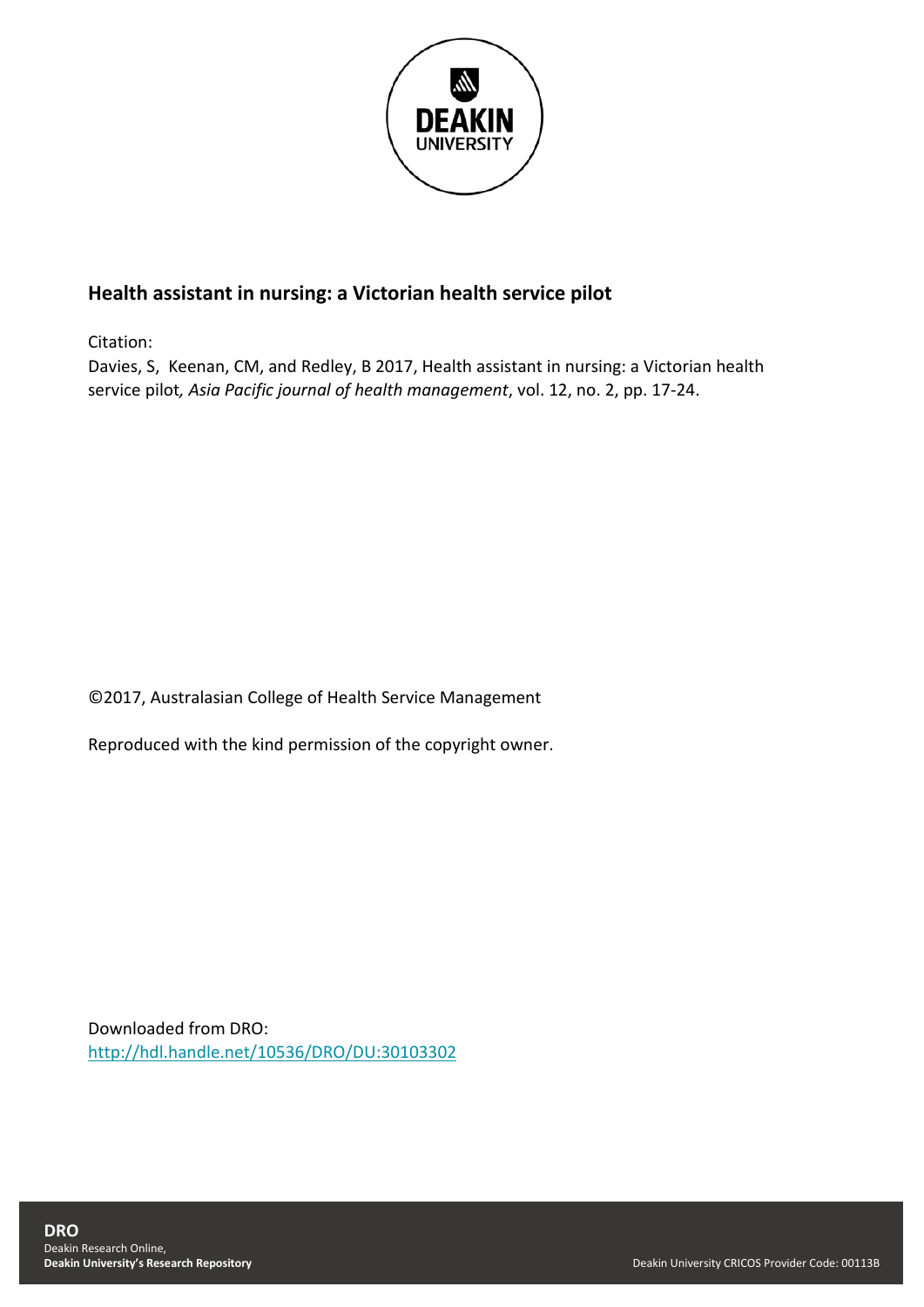# **RESEARCH article**

# **Health Assistant in Nursing: a Victorian health service pilot**

**S Davies, C M Keenan and B Redley**

# **Abstract**

*Objective:* **Develop and evaluate pilot of a new role to support nursing care delivery in hospital settings.**

*Design:* **A naturalistic, three-stage pre-post, multimethod pilot design used data collected from hospital administrative datasets, and surveys and focus groups with staff participants.**

*Setting:* **Three wards at three hospital sites of a large tertiary health service in Victoria, Australia.**

*Subjects:* **Staff performing the new role and registered nurses working on participating wards.**

*Intervention:* **Pilot of a new Health Assistant in Nursing (HAN) role.**

*Main outcome measures:* **Staff outcomes were work satisfaction and workload of registered nurses; quality outcomes included reported patient falls and medication errors; organisational outcomes included service costs and sick leave.**

*Results:* **Work satisfaction and workload of registered nurses remained stable after introducing the new role. The frequency of reported patient falls reduced in two of the three wards. Costing outcomes suggested potential for cost benefits attributed to reduced falls in acute wards.**

*Conclusions:* **This pilot identified the new HAN role has capacity to contribute to improved patient quality and safety outcomes without compromising nurse job satisfaction and workload. Potential cost benefits of the new role warrant further consideration in the acute care sector.**

*Abbreviations:* **CPO – Constant Patient Observer; CSN – Clinical Support Nurse; HAN – Health Assistant in Nursing. NWSQ – Nursing Workplace Satisfaction.**

*Key words:* **Questionnaire; nursing; patient safety; model of care; health assistant; service evaluation.**

**Sarah Davies** Dip Nursing, RN Project Officer, Nurse Unit Manager Monash Health Clayton, Victoria, Australia.

**Cathryn Keenan** M App Epi, RN Project Manager, Deputy Director of Nursing Nursing & Midwifery Education and Strategy, Clayton, Victoria, Australia.

**Bernice Redley** BN(Hons), Crit Care Cert, PhD, RN Associate Professor of Nursing Deakin University, Geelong, Victoria, Australia.

Centre for Nursing Research Deakin University and Monash Health Partnership, Burwood, Victoria, Australia.

Correspondence: bernice.redley@deakin.edu.au

# **Introduction and background**

Nursing in Australia's health system is facing significant challenges to accommodate future demand and workforce shortages. Forecasts suggest Australia will experience a shortage of approximately 85,000 nurses by 2025. [1] Rapid population ageing [2] and growing levels of chronic disease, illness acuity and complexity are increasing demands on healthcare. [3,4] Nurses at the forefront of healthcare delivery consistently report concerns that increasing workload demands and limited resource availability impact the quality of care and patient safety. [5] Poor quality, delayed, interrupted, incomplete or missed nursing care [6,7] most often impact patients' personal care needs such as ambulation, hygiene and nutrition [6-9] and is attributed to poor teamwork, resource limitations and nurse workload. [10-12] Suboptimal clinical outcomes and patient dissatisfaction often result. [6]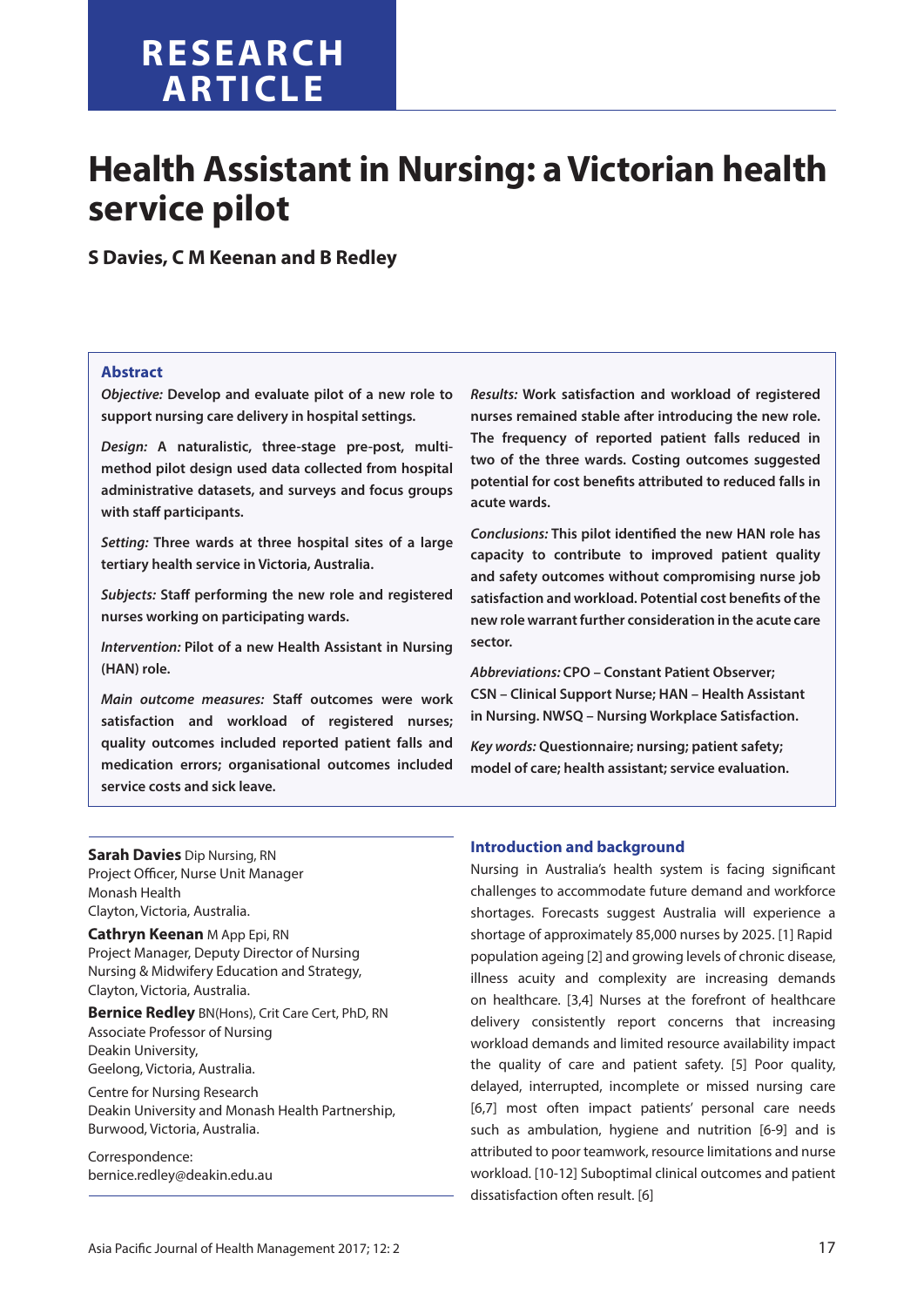In response to Health Workforce Australia's recommendation for changes to the mix of ward staff, [1,3] one Victorian metropolitan and one regional acute health service tested the Health Assistant in Nursing (HAN) during 2009 and the Department of Health and Human Services funded additional health services to undertake similar pilot projects in 2013. The purpose of the HAN role was to support patient centred care under the direct supervision of a registered nurse thereby freeing registered nurses to focus on complex clinical tasks.

This paper reports the process for co-development of the role and evaluation of the pilot to introduce the new HAN role into three different ward types at three different sites of a single large metropolitan health service in Victoria. The role replaced and extended an existing 'Constant Patient Observer' (CPO) role used to supervise patients with high falls risk as the quality and scope of activities performed by CPOs was limited, standards of practice were variable and costs were high. The HAN role was to supplement, not replace, the registered nurse workforce.

#### **Aims and objective**

The aims of the pilot study were to (1) co-develop a new role (HAN) with ward nurses that was expected to provide a scope of activity that would support nursing care delivery in acute and sub-acute wards; and (2) evaluate the impact of the HAN role in terms of staff satisfaction, quality of care and service costs.

The outcomes were expected to inform decisions about the feasibility and ongoing viability of the role and inform a business case for expansion and sustainability.

# **Methods**

The pilot study utilised a multi-methods pre- and postdescriptive design with data collected from organisational databases, and using surveys and focus groups with staff on participating wards. The setting was a large metropolitan health service in Melbourne, Victoria, Australia. The pilot for the HAN role was introduced at three hospital sites that represented wide variation in service provision:

- Site 1 An acute 16 bed rapid assessment unit in a tertiary hospital providing treatment of short term acute illnesses for patients with complex underlying disease.
- Site 2 A 36 bed medical ward in a metropolitan hospital providing treatment of acute and ongoing complex illnesses in elderly patients where high falls risk and delirium and dementia are common.

• Site 3 – A 24 bed sub-acute rehabilitation ward that assists elderly patients with a high falls risk to regain independence.

Data collection was guided by a quality evaluation model [14] across three stages. The model included five components: (1) staff costs; (2) quality indicators (falls, medication errors, consumer feedback); (3) staff surveys; (4) focus groups; and (5) ward staff training.

In Stage 1, baseline data were collected from organisational databases and hospital staff. Data were used to describe the existing service, and co-develop a role description and work activity list for the HAN role that was acceptable to nursing staff on the participating wards.

In Stage 2, the role was implemented over six months as follows:

- A Clinical Support Nurse (CSN) was appointed to facilitate the project.
- Seven staff with appropriate qualifications (Certificate III in Health Service Assistance) were recruited using valuesbased interviewing and employed to perform the HAN role.
- A partnership with an external education provider was established to deliver one week of on-site training to the HANs (Certificate III equivalence).
- Nurses on the participating wards were provided with education about the HAN role to manage expectations and enhance understanding of nurse delegation and supervision responsibilities.
- An escalation process to empower staff and capture and respond to staff concerns was established.

In Stage 3, repeat qualitative and quantitative data were collected from staff and organisational databases.

# **Ethics approval**

Ethics approval was obtained from the participating organisation's Human Research Ethics Committee (ref 14383X).

# **Data collection and analysis**

#### **Surveys**

A survey was used to collect data from pilot ward nurses at baseline (Stage 1), and five months after implementation (Stage 3) of the HAN role. In Stage 1, a paper survey was delivered to nurses and subsequently collected by the project CSN. In Stage 3, an email containing an online survey link was sent to nurses and HANs. All survey responses were anonymous.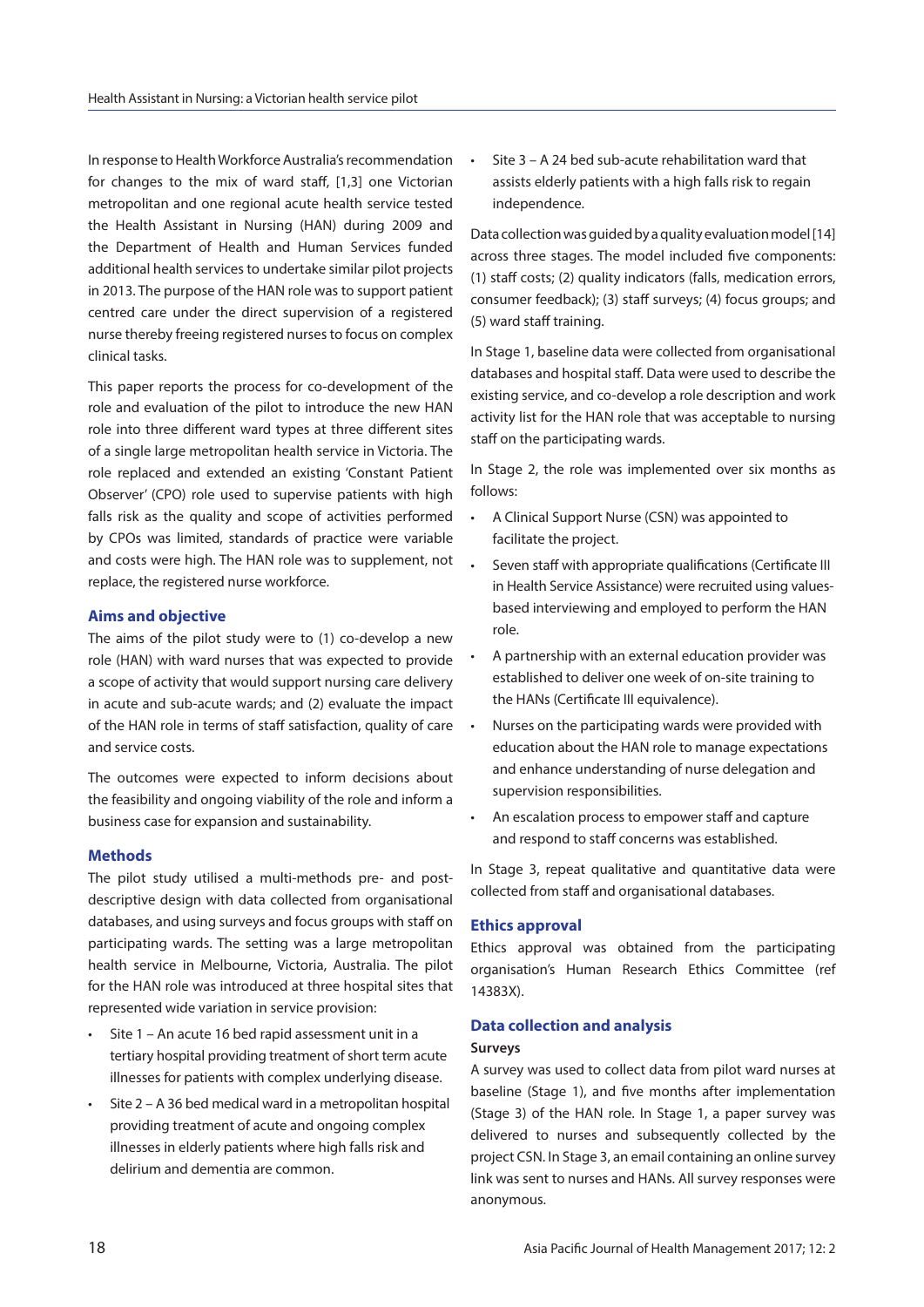The survey included demographic questions, items from the NWSQ [15] and additional fixed response and openended questions. Responses were analysed using the two previously reported themes and six subthemes of the NWSQ: (1) staff work satisfaction (extrinsic factors, intrinsic factors, co-worker factors); and (2) work practices (timeliness and quality of patient care, workload, working with others). [15] Open-ended questions were used to collect data about nurses' perceptions of the HAN role.

#### **Focus groups**

Six focus groups (one pre and one post on each ward) were facilitated by human resources staff; these were conducted in Stages 1 and 3 at each of the three sites. A total of 62 ward nurses participated in Stage 1 focus groups, and 50 in Stage 2. Ward nurses were invited by the CSN to participate and provided written consent. In addition, a workshop attended by 110 nurse managers held in Stage 1 was also used to inform the role development of the HAN. All participants were anonymous. A structured question guide and field notes were used to collect data.

In the Stage 1 focus groups, participants were asked about their:

- Job perception
- Recommendations for HAN tasks
- Support required for success of the pilot
- Their confidence about delegation and supervision.

In Stage 3, the questions relating to job perception were repeated and additional questions were asked concerning implementation processes, resources provided and perceptions of the HAN role impact. Focus group field notes were analysed using thematic data analysis methods common in qualitative descriptive methods.

#### **Organisational quality and costing data**

Quality and costing data were extracted from the organisation's administrative databases including risk reporting, human resources and financial systems. Microsoft Excel was used for statistical analysis of this data.

#### **Results**

Data analyses examined key outcomes of introducing the new co-developed HAN role on the three wards, related to (1) staff and project costs; (2) quality indicators; (3) nursing staff and HAN work satisfaction; and (4) nurse and HAN work practices.

# **Findings from quantitative analyses**

#### **Staff and project cost analysis**

Staff costs and cost offsets were calculated for the six-month project period and for the same period in the previous year in each of the participating wards, and then forecast to estimate annual costs. Minimal changes in staff costs occurred in the acute wards and a cost deficit was observed in the sub-acute ward. Sick leave increased during the pilot period across all three wards; however, this was consistent across the organisation and not attributed to the pilot.

Project costs for the HAN pilot were used to estimate costs for subsequent years in order to examine the feasibility of expanding the HAN role. Implementation costs in the first year were forecast to increase in subsequent years when government support was not available.

#### **Quality indicators**

Frequency of medication errors, falls, complaints and compliments were examined for the pilot period and compared with the same period in the previous year.

Incident reports used to examine the frequency of medication administration errors revealed a 31% (45 to 31) reduction across the three wards during the HAN pilot. Site specific data revealed medication errors reduced only in the two acute wards: 52% reduction in Ward 1 and 8% in Ward 2 (see Figure 1).

Data for complaints and compliments received from patients (and their visitors) were small hence pooled across the three wards for analysis. The frequency of complaints reduced by 65% (n=11) and the number of compliments increased by 560% (n=17) during the HAN pilot as few compliments were received during the same period in the previous year. Details of compliments related to care quality.

The largest change in quality indicators was observed in the falls data. Overall, the frequency of patient falls decreased by 38% (144 to 89) across the three wards (Figure 2). In the two acute wards, falls reduced by 54% on Ward 1 and by 49% on Ward 2. At the same time there was a 13% reduction in falls across the whole hospital site of Ward 1 and an 11% increase in falls across the whole hospital site of Ward 2. The frequency of falls in Ward 3 (sub-acute) did not change despite a 20% reduction in falls at this ward's hospital site for the same time period. Further analysis revealed 81% of falls on Ward 3 occurred with the HAN was not working.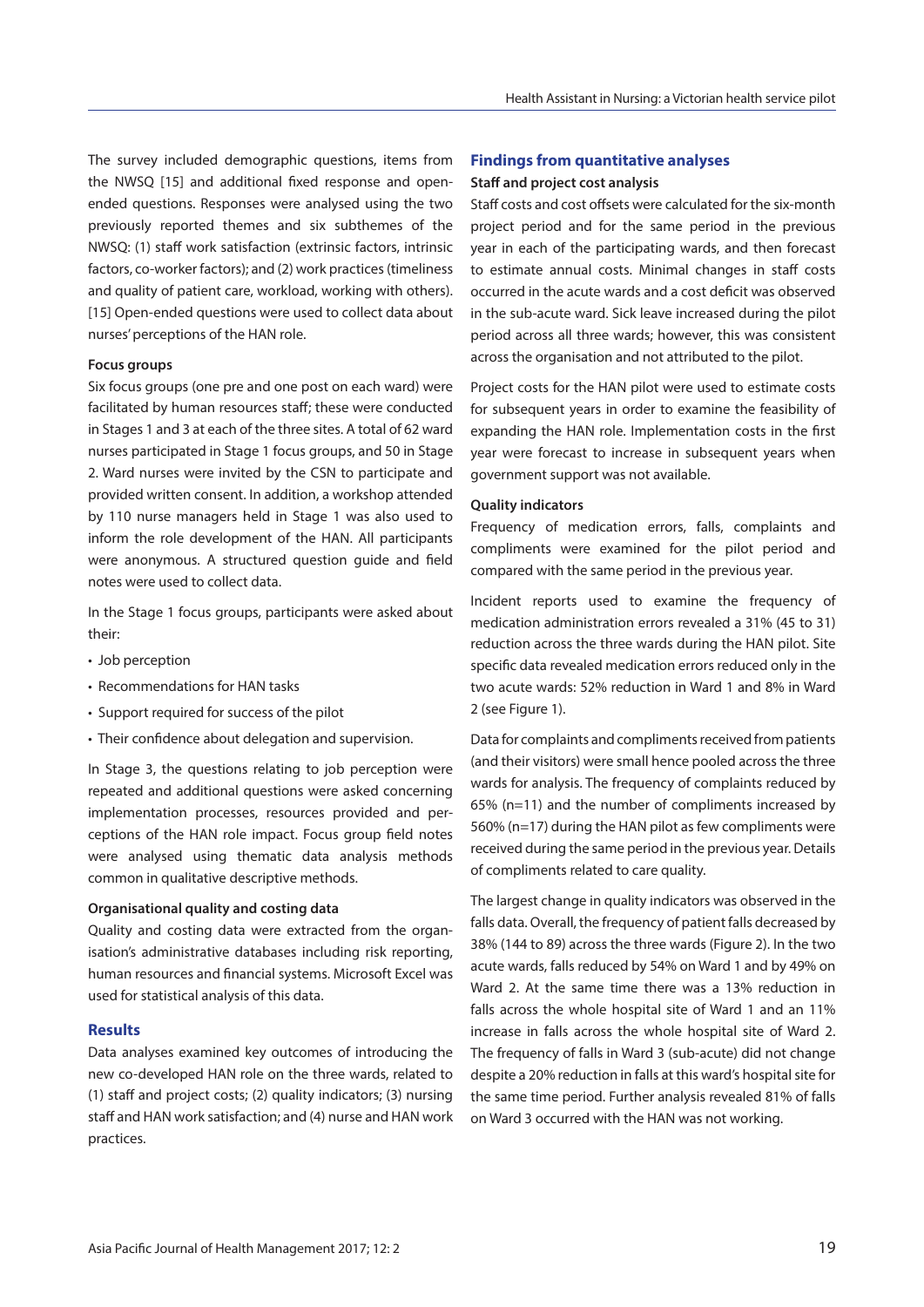

**Figure 1 Number of Medication Administration Errors in each pilot wards and all pilot wards June – November 2013 vs June – November 2014**

**Figure 2: Change in falls frequency in pilot wards and at hospital sites (June – November 2013 vs June – November 2014)**



Estimated organisational costs per fall (\$9629) in Australian hospitals [17] were used to project annualised cost savings of falls reduction. Estimated net annual benefits in year one of the project (\$943,318 (AUS)) and in subsequent years (\$898,760 (AUS)) were observed in acute wards only.

# **Staff work satisfaction**

The nurse survey response rate was 64% (n=67) in Stage 1 and 30% (n=32) in Stage 3. Analyses were limited by the small numbers and inability to match pre and post surveys.

Survey data from Stages 1 and 3 were used to examine the distribution of nurse responses to the three subscales of the NWSQ. [15,18] Differences in subscale scores between Stages 1 and 3 were non-significant for the three subscales, likely due to the sample size lacking power to detect differences; therefore, the response distributions for items in each subscale were examined.

The distribution of responses to the items examining the extrinsic factors affecting work satisfaction [15] revealed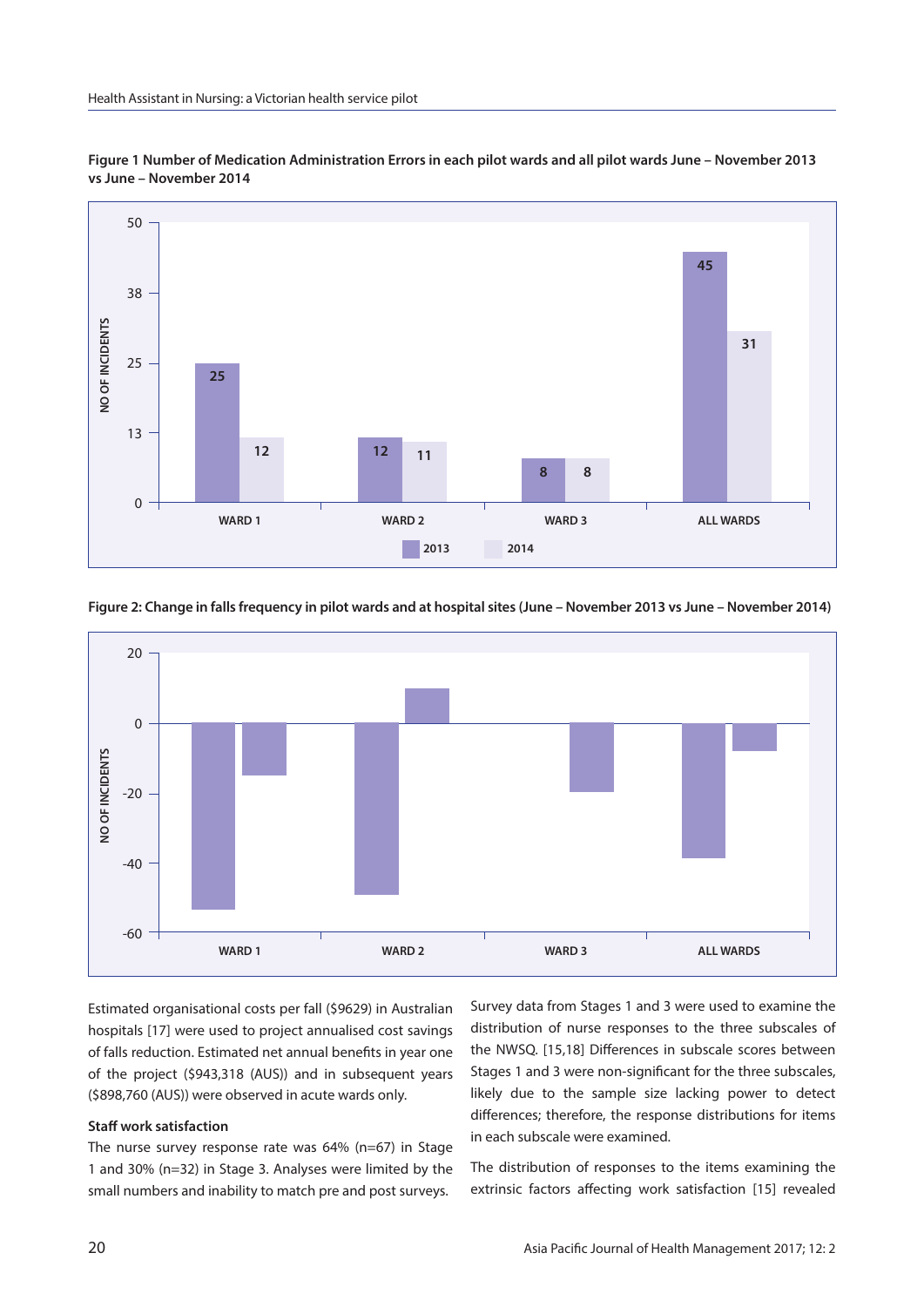participant agreement increased in Stage 3 compared with Stage 1 for all items, except items 9 and 12 (see Table 1 for items).

Similarly, agreement with items examining intrinsic factors affecting work satisfaction [15] also increased between Stages 1 and 3 for six of the eight items (Table 1).

Finally, agreement with items related to co-workers [15] also increased between Stages 1 and 3 for three of the four items examined.

# **Work practices**

In Stages 1 and 3, nurses reported their agreement with items asking about the timeliness and quality of nursing care, workload and working with others (Table 1) using a 5-point Likert scale. For 13 of the 14 items (Table 1) agreement increased in Stage 3 compared with Stage 1. The largest increases in agreement were for items asking about tidying clutter from the work area (item 31) and assisting with patient meals (item 27).

Of the seven items examining nurses' perceptions of their workload (Table 1), the largest increases in agreement were for item 33 (Table 1) indicating benefit of the HAN role, and item 36 (Table 1) suggesting a potential problem in nursing workflow. Agreement increased by 15% or more between Stage 1 and Stage 3 for four items examining nurses' perceptions of working with others (Table 1).

#### **Perceptions of the HAN role**

In Stage 3, responses from five of the seven HANs to an online survey asking for their perceptions of their role indicated a high level of overall satisfaction with training for the role, transition to the workplace, and stimulating and enjoyable work (all 80% agreement).

# **Findings from qualitative analyses**

Sixty-two (59%) ward nurses participated in focus groups across the three wards in Stage 1 and 50 nurses (48%) in Stage 3.

# **Table 1: Stage 1 and Stage 3 responses – Changes to items relating to timeliness and quality of care, workload and working with others**

| <b>ITEMS</b>                                                                                                      | % RESPONDING<br>"ALWAYS" AND "ALMOST ALWAYS" |         |          |  |
|-------------------------------------------------------------------------------------------------------------------|----------------------------------------------|---------|----------|--|
| <b>TIMELINESS AND OUALITY OF CARE</b>                                                                             | STAGE1                                       | STAGE 3 | % CHANGE |  |
| 19. I believe patient needs are met in a timely manner                                                            | 62.7                                         | 65.7    | 5%       |  |
| 20. I have adequate time to ensure a safe environment for patient and staff                                       | 72.7                                         | 78.1    | 7%       |  |
| 21. I feel that I manage day to day pressures and stress of nursing                                               | 80.6                                         | 84.4    | 5%       |  |
| Please indicate how often you believe these components of care are completed in a timely and satisfactory manner? |                                              |         |          |  |
| 22. Administering medications                                                                                     | 73.1                                         | 90.6    | 24%      |  |
| 23. Changing wound dressings                                                                                      | 59.1                                         | 62.6    | 6%       |  |
| 24. Performing vital signs                                                                                        | 77.6                                         | 96.9    | 25%      |  |
| 25. Patient ADLs: Hygiene- shower/wash                                                                            | 54.5                                         | 65.6    | 20%      |  |
| 26. Grooming (including shaving, hair, teeth/dentures, make up)                                                   | 65.6                                         | 43.8    | $-33%$   |  |
| 27. Patient meals: Sitting down and feeding a patient (where required)                                            | 49.2                                         | 62.5    | 27%      |  |
| 28. Patients are assisted to eat their meals whilst the food is still hot                                         | 45.4                                         | 59.4    | 31%      |  |
| 29. Talking to patients                                                                                           | 44.8                                         | 50      | 12%      |  |
| 30. Answering call bells                                                                                          | 80.6                                         | 90.7    | 13%      |  |
| 31. Tidying/cleaning clutter from the work area                                                                   | 46.3                                         | 65.7    | 42%      |  |
| 32. Toileting or attending to toileting needs                                                                     | 76.1                                         | 84.4    | 11%      |  |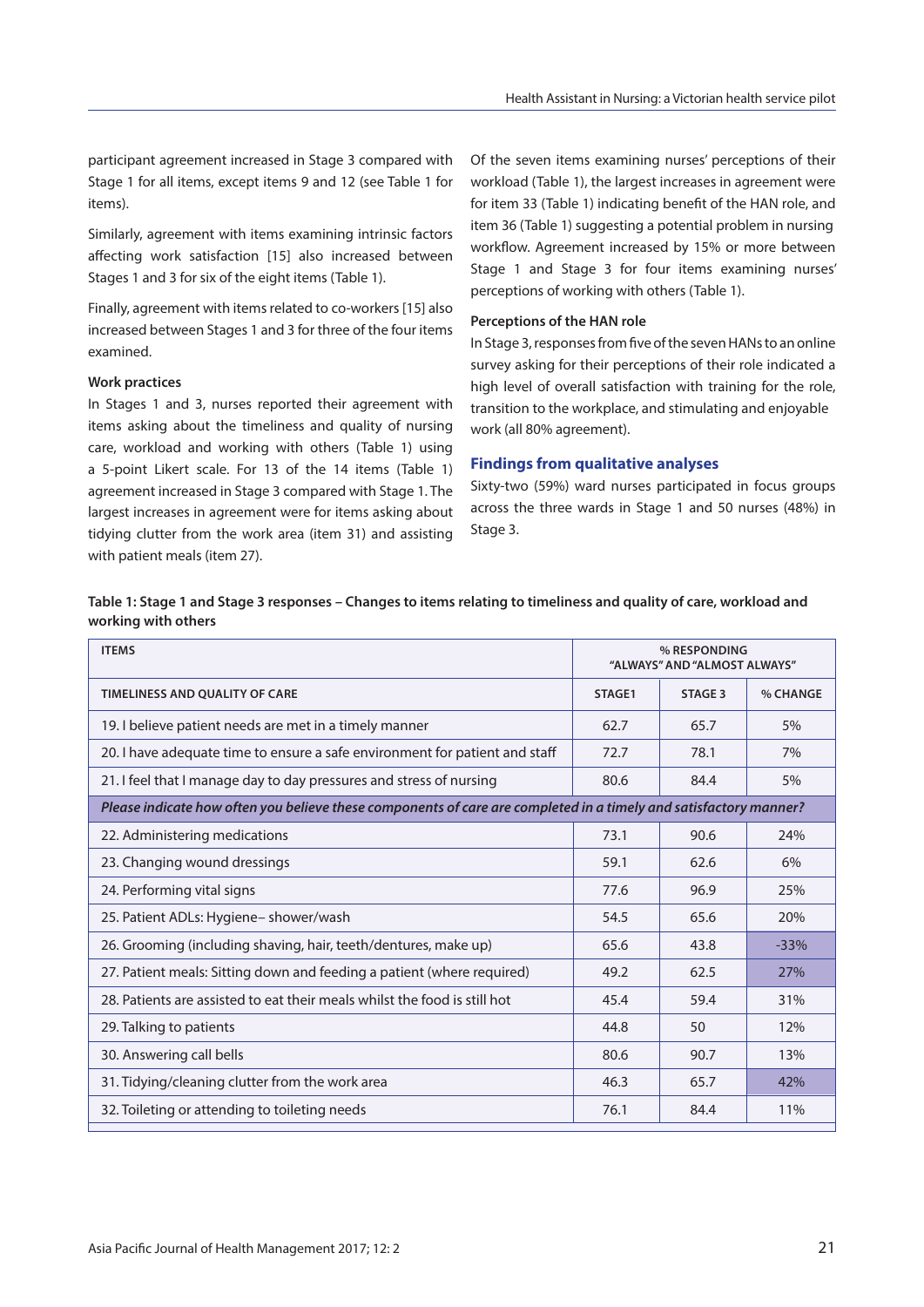| <b>ITEMS</b>                                                                                                                            | % RESPONDING<br>"FULLY AGREE" AND "AGREE" |         |          |
|-----------------------------------------------------------------------------------------------------------------------------------------|-------------------------------------------|---------|----------|
| <b>WORKLOAD</b>                                                                                                                         | STAGE1                                    | STAGE 3 | % CHANGE |
| 33. The resources on my ward provide me with the opportunity to apply<br>my skills and undertake the most important elements of my role | 61.2                                      | 84.4    | 38%      |
| 34. Workload affects my ability to deliver patients the highest quality<br>of care                                                      | 76.2                                      | 68.7    | $-10%$   |
| 35. Generally for the majority of my shifts I feel I have accomplished<br>all my daily tasks by the end of shift                        | 74.6                                      | 77.1    | 3%       |
| 36. I am regularly interrupted when performing a duty i.e. medication<br>round, performing a dressing change                            | 53.1                                      | 84.4    | 59%      |
| 37. On most days I feel that my workload is manageable                                                                                  | 62.6                                      | 71.9    | 15%      |
| 38. In comparison to 3 years ago, I feel that the volume and complexity<br>of work that I must complete has increased                   | 76.1                                      | 88.6    | 16%      |
| 39. In comparison to 3 years ago, I feel that the standard of care that<br>I deliver has improved                                       | 59.7                                      | 57.2    | $-4%$    |
| <b>WORKING WITH OTHERS</b>                                                                                                              | % RESPONDING<br>"FULLY AGREE" AND "AGREE" |         |          |
| 40. I am confident delegating work to other roles and staff on my ward                                                                  | 80.6                                      | 96.9    | 20%      |
| 41. I am confident providing direct and indirect supervision to other roles<br>and staff on my ward (when required)                     | 79.1                                      | 100     | 26%      |
| 42. I am confident that I know my responsibilities and accountabilities<br>when delegating and supervising others within my ward        | 86.6                                      | 100     | 15%      |
| 43. I feel the staff on my ward work as a team                                                                                          | 80.6                                      | 96.9    | 20       |

**Table 1: Stage 1 and Stage 3 responses – Changes to items relating to timeliness and quality of care, workload and working with others** *continued*

# **Stage 1– Nurse work issues**

Nurses reported the best aspects of their role related to:

- Patient care: '*Provide good care to patients'*;
- Good teamwork: *'Working with a great group of people who care about each other*'; The opportunity to gain knowledge and skills: '*Learning on the ward, rewarding work*.'

Worst aspects of their work related to:

- Heavy workloads: '*Heavy work, physically difficult*';
- Time constraints: '*Sometimes not having enough time to attend to basic patient care needs due to increased workload/busy ward*';
- Pressure from management to increase patient flow: '*Pressure to meet KPI*s'.

Work issues related to rostering and equipment were also raised. Nurses' knowledge and confidence about delegation and supervision was variable. Nurses' desire for the HAN role to focus on personal care, feeding, ambulation, toileting and patient supervision also emerged.

# **Stage 3- Contribution of the HAN role**

In Stage 3, nurses reported *good colleagues, teamwork and caring for patients* were the best aspects of their work. The worst aspects were *lack of management support, pressure for patient flow and high workloads*.

Nurses' feedback reflected perceptions that HANs reduced their workloads and freed their time for complex clinical tasks: '*HAN assisted me in giving the best care for my patients by performing duties within their scope, leaves me free to perform duties within my scope*'.

Nurses also reported that HANs contributed to:

- Improved patient safety: *'Prevent falls especially for confused patients*,' and '*reduced clinical risk*' and
- Improved teamwork: '*Work alongside other health professionals especially nurses, for best care management for patients*.'

Nurses' concerns about the HAN role related to '*Nursing positions being replaced by HANs*'.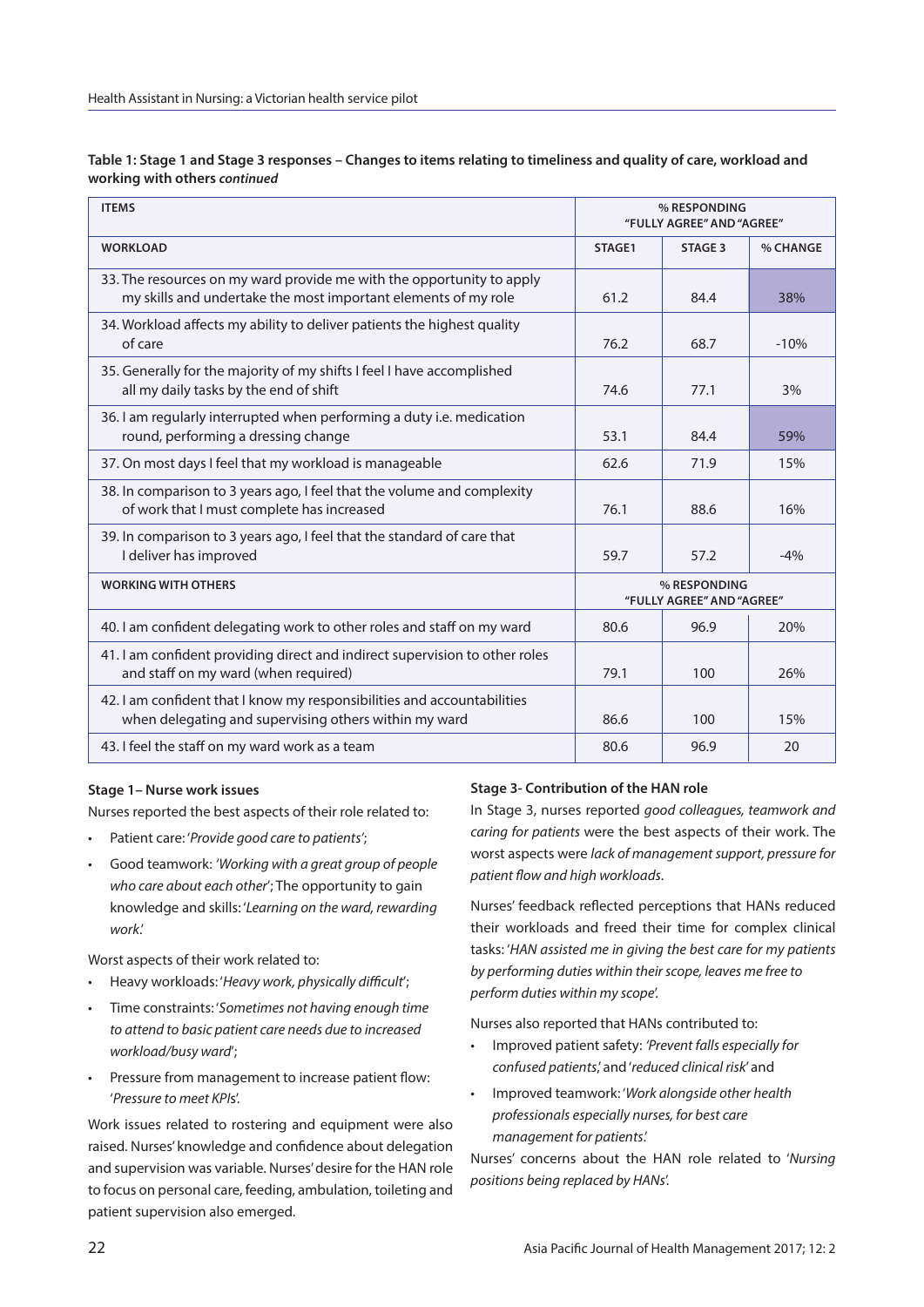#### **Discussion**

#### **Safety and quality improvement**

The findings of this pilot suggest the HAN may contribute to patient safety outcomes by supporting nurses' work. [21] No studies were located in peer reviewed literature to suggest the novel approach to developing and implementing the HAN role reported in this paper may contribute to patient safety; it appears this paper may make a unique contribution to this topic. Previous studies that report assistants in nursing may increase some adverse patient outcomes [17] do not consider the tailored nature of the new HAN roles and the supervision model developed for this pilot that specifically addressed the role, scope-of-practice, and working relationship with registered nurses. [17] The findings suggest that under the right circumstances, the HAN role may contribute to patient safety benefits through reduced falls and medication errors, but this was only evident in the two acute wards where two and four HANs respectively were employed. The employment of only one HAN with limited hours covered may explain the absence of similar improvement in quality indicators on the sub-acute ward, particularly as over 80% of falls on this ward occurred when the HAN was not on duty. A longer pilot duration and increased hours of cover may improve understanding of HANs' impact on patient safety in sub-acute settings.

#### **Potential for cost benefits**

Since the HAN replaced CPOs on the acute wards there was little additional cost associated with their employment. As CPOs were not usually employed in the subacute ward, the staff costs on this ward were high.

The cost benefits associated with reduced patient falls [18] on acute wards were possibly the most important contribution of the HAN role; an estimated annual benefit of approximately \$898,760 per annum was projected for the pilot using previously reported costings. [18] This finding suggests the HAN role may offer significant financial benefits in the acute care sector and warrants further investigation.

#### **Nurse work satisfaction**

While changes in nurses' responses to the three sub-scales of the NWSQ between Stages 1 and 3 was non-significant, likely attributable to an inadequate sample size, trends in the data distributions suggest the HAN role may contribute to increased nurse work satisfaction in all subscales. An interesting finding was the mean scores for each of the three NWSQ subscales were higher (by 7.3 to 17.8) in this study population than those reported in previous studies [15, 19, 20] suggesting the nurse participants had high work satisfaction which may have limited scope for

further improvement. Increased nurse work satisfaction was supported by qualitative data that revealed nurses' perceived the HAN role had a positive impact on quality of care and patient outcomes.

#### **HAN role effectiveness**

The introduction of HANs appeared to support nurses to improve their teamwork and workload distribution to maximise the scope-of-practice in each role. This Victorian and Australian context, as no similar literature was located. Feedback from nurses suggested HANs were 'more effective' than the previous CPOs as they could undertake a wider range of patient care activities.

#### **Model of care**

High workloads and poor teamwork well known to affect work effectiveness [21] were expected to be barriers to implementation of the HAN role. Establishing role clarity prior to implementation was fundamental to support effective teamwork. [22] In addition, developing nurses' delegation and supervision skills was seen as key to the HAN's effectiveness. HANs were explicitly made members of the nursing team, attending nurse handovers and reporting directly to a registered nurse on each shift. Delegation and supervision of their work by a registered nurse provided necessary structure and support. This model enabled all team members to focus on their respective role scope and assist each other when needed.

**Key factors for successful implementation of the HAN role** Underpinning the success of the pilot was engagement, codevelopment and leadership support at all organisational levels. [23,24] Governance using a committee structure facilitated open and transparent two-way communication between management and staff for information-sharing and issue resolution. The dedicated CSN was important to facilitate engagement and support change in local team models of care to create a clearly defined role for the HAN that met expectations and needs. A robust recruitment process and comprehensive education ensured HANs were the 'right fit' and well prepared. Most importantly, ward staff were highly engaged in all stages of the project.

#### **Implications and recommendations**

The findings from the study address the rising nurse workloads and the projected shortage of nurses in Australia by 2025 [1] suggesting a new HAN role, with training and scope-of-practice tailored to the service context, may provide a new health workforce to help mitigate potential for poor quality of care and reduce patient safety risks attributed to high nurse workloads. This pilot study,